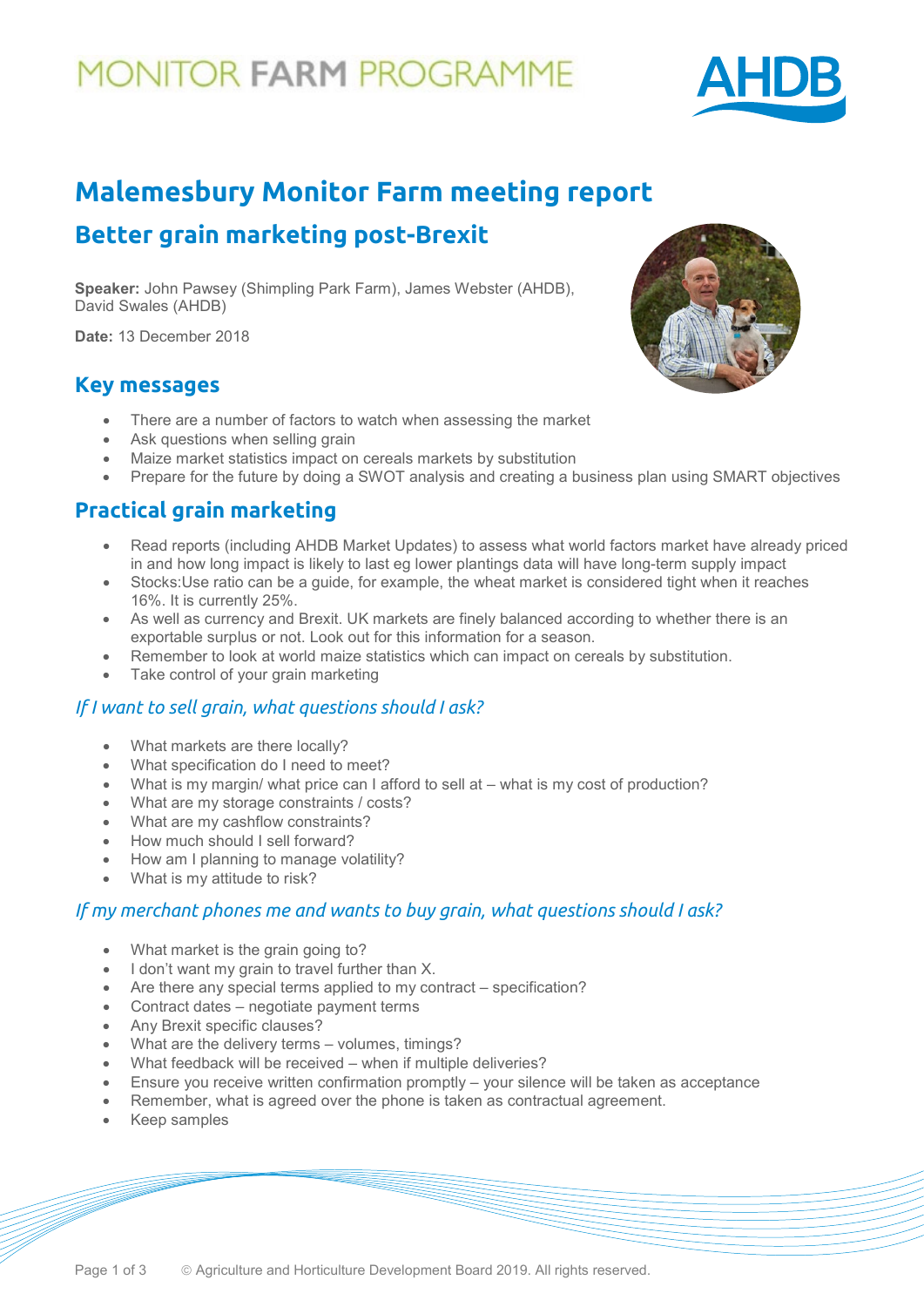## **MONITOR FARM PROGRAMME**





### **Brexit: the future**

Brexit is like a health scare – go to the gym, start taking your 5 a day. Do the same for your business – set business and personal objectives; do a SWOT analysis; assess current position, do a Business Plan and set SMART objectives etc.

### *Key elements to business planning*

- What is the big picture? What is required? Consider business and personal objectives in the short, medium and long term.
- What is the position now? Honesty key and personal and financial position need to be considered
- Do a SWOT analysis (strengths, weaknesses, opportunities and threats).
- What are the options?
- What are you going to do?
- How are you going to do it?
- Who is going to do it? Who is responsible for key elements?
- Are there the resources and capabilities in the business to achieve the plan?
- Set SMART objectives for people and business:
	- o Specific
	- o Measurable
	- o Achievable<br>
	o Relevant
	- Relevant
	- o Time based